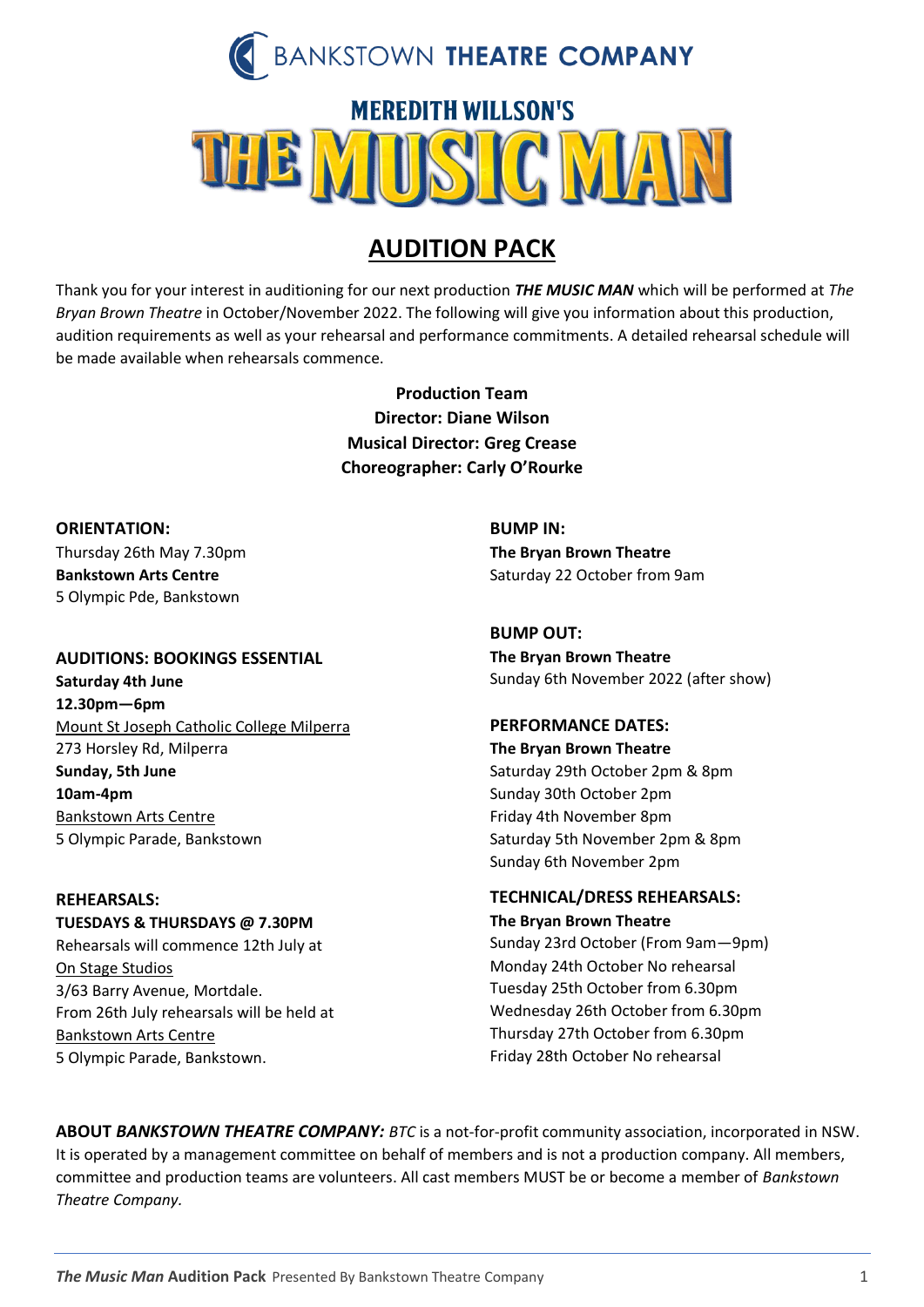

## **ABOUT** *THE MUSIC MAN***:**

*The Music Man* is a musical with book, music, and lyrics by Meredith Willson, based on a story by Willson and Franklin Lacey. The plot concerns con man Harold Hill, who poses as a boys' band organizer and leader in order to sell band instruments and uniforms to naïve Midwestern townsfolk, promising to train the members of the new band. Harold is no musician, however, and plans to skip town without giving any music lessons. Prim librarian and piano teacher Marian sees through him, but when Harold helps her younger brother overcome his lisp and social awkwardness, Marian begins to fall in love with him. He risks being caught to win her heart.

# **THE AUDITION PROCESS**

## **VOCAL AUDITION:**

#### **PROF. HAROLD HILL**

YA GOT TROUBLE - from beginning of song to end of lyric "then beer from a bottle" THE SADDER-BUT-WISER GIRL FOR ME - from 'No wide eyed wholesome innocent female" to end of song

#### **MARIAN PAROO**

MY WHITE KNIGHT

**MARCELLUS WASHBORN** SHIPOOPI

#### **MRS PAROO**

PIANO LESSON/IF YOU DON'T MIND ME SAYING SO - from 'I know all about Your Standards' to 'library full of books'

#### **AMARYLLIS**

GOODNIGHT MY SOMEONE - from last 'I wish they may and I wish they might" to end of song

## **WINTHROP PAROO**

GARY, INDIANA

**BARBER SHOP QUARTET (Members of the School Board)**

SINCERE

**EULALIE MACKECKNIE SHINN & PICK-A-LITTLE LADIES** PICK-A-LITTLE

## **ALL OTHER ROLES, ENSEMBLE & CHILDREN**

Own choice of song (preferably musical theatre)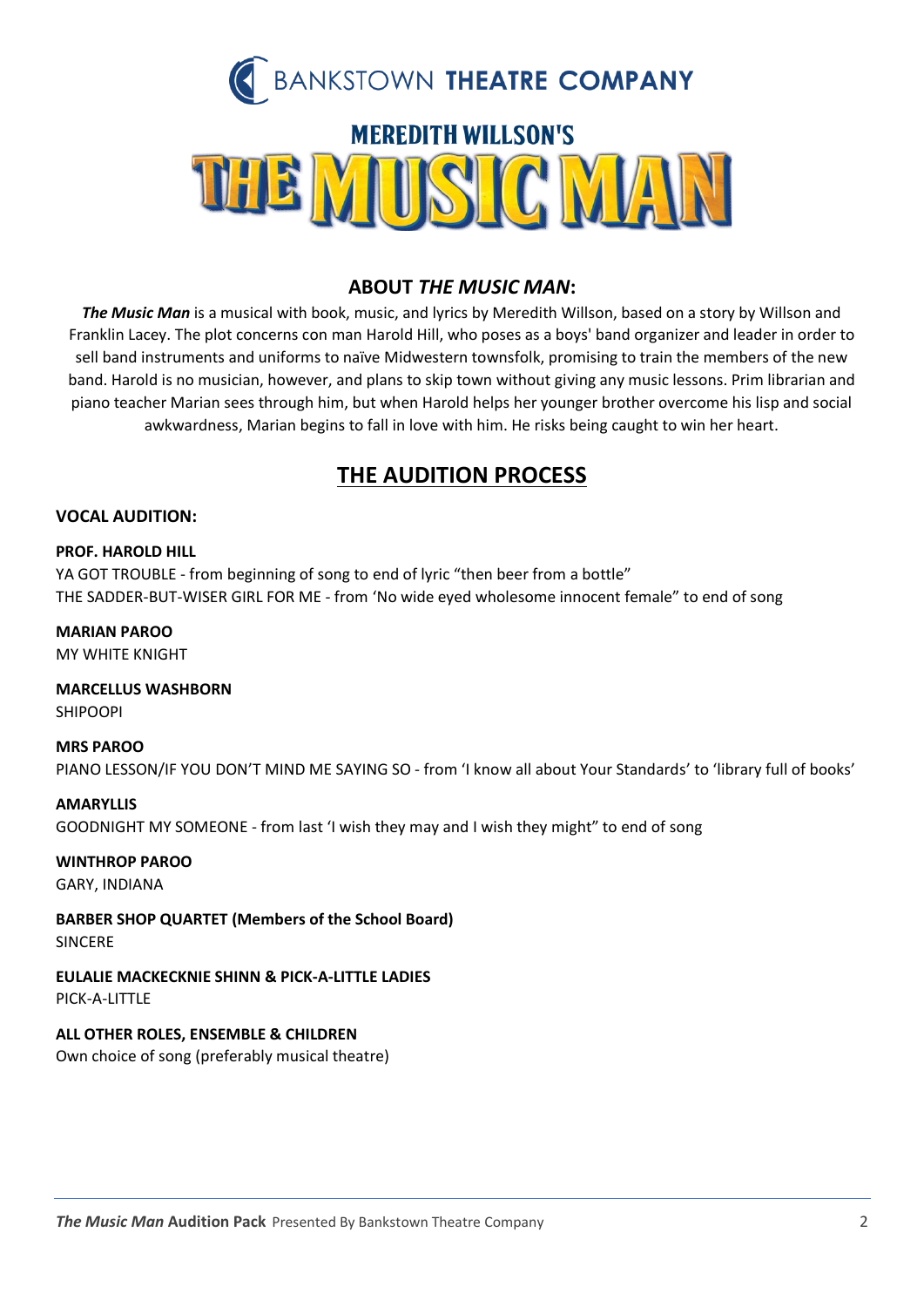

## **SHEET MUSIC & DIALOGUE AUDITION:**

If auditioning for a character with a set piece of music chosen by the production team, sheet music will be emailed to you upon getting an audition time. The character dialogue piece will also be included in this email. The dialogue piece does not have to be memorised, but it is recommended that you make yourself familiar with the piece to give you more freedom of expression for your audition.

## **DANCE AUDITION:**

There will be a dance/movement audition on the day, if required for the role. This will be held either before or after your audition with a group of 4 for approximately half an hour. So please bring appropriate clothing and shoes to dance in.

## **AUDITION SCHEDULE:**

Auditions will be held on 2 days. Please specify your chosen date and preferred time when emailing through your audition form.

**Saturday 4th June** – 12.30pm to 6pm Mount St Joseph Catholic College 273 Horsely Road, Milperra

**Sunday 5th June** - 10am to 4pm Bankstown Arts Centre 5 Olympic Parade, Bankstown

## **AUDITION BOOKINGS:**

Auditions are strictly by appointment only. Audition bookings can be made by email **[creaseg50@optusnet.com.au](mailto:creaseg50@optusnet.com.au)** When emailing your audition booking, please include your full name, the role/s you would like to audition for and a first and second preference for audition date and time. Once your request has been received you will receive a confirmation reply.

## **Please fill out the audition form in the pack, with all details and signature as requested and bring with you on the day of auditions.**

**Note for Parents** - Please be advised that every effort will be given to the younger children to be released at a reasonable time during rehearsals, but parents must be aware that it will be difficult to do so when we are running the entire show at rehearsals.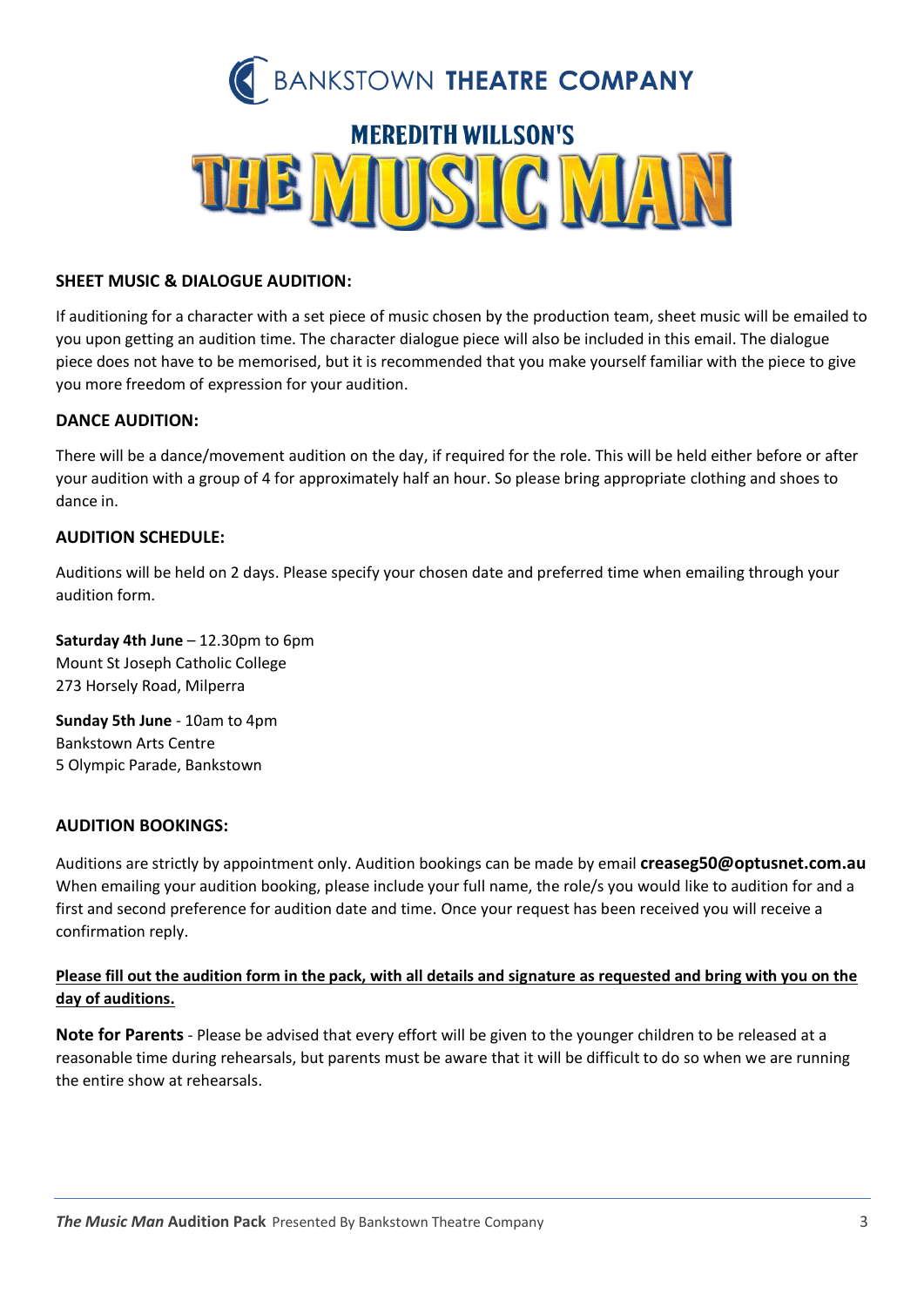

## **ON THE DAY:**

Please arrive at least 15 minutes before your audition. Auditions at *Bankstown Theatre Company* are closed auditions, with a panel comprising of the Director, Musical Director, and Choreographer with one member of the committee of *Bankstown Theatre company* in a non-voting capacity. Please bring your completed and signed audition form with you.

## **CAST ANNOUNCEMENT:**

Successful auditionees will be contacted as soon as possible after the audition date to be offered a role. Once these parts have been accepted a full cast list including ensemble will be posted on the *Bankstown Theatre Company's* website and social media pages.

## **INFORMATION FOR SUCCESSFUL AUDITIONEES:**

Please note: Only successful auditionees will be contacted.

**Rehearsals** See page 1 for details of commencement and venues for rehearsals. There is the possibility of some Sunday rehearsals nearer to the performance dates. It is very important that any dates you are unavailable be listed on your audition form as these dates will be used to put an effective rehearsal schedule together. There will also be a Sunday photography day in costume as well as photos for programme. Date to be advised. Everyone in the production 18 years or older will be required to supply a Working with Children Check. All cast are expected to assist in fundraising activities, if required.

Cast are also expected to assist in promoting the show, scenery and costumes and other such activities, if required. Cast should make themselves available for all rehearsal and production dates and need to understand that frequent absences from rehearsals, unless previously approved by both the Production Team and Management Committee, may result in replacement. Should a cast member not be able to attend because of illness, they must contact a member of the production team as soon as possible.

## **MEMBERSHIP AND PRODUCTION CONTRIBUTION:**

All cast are required to be financial members of the company and pay a show levy fee which assists in paying for rehearsal venues, insurances, costumes and other costs. Membership and Production Contribution is a total of \$100. This fee includes a USB containing photos taken by our official photographer at Dress Rehearsals. *BTC* annual memberships are valid from 1st January to 31st December. Fees are payable within the first two weeks of rehearsals. Please see membership breakdown on audition form.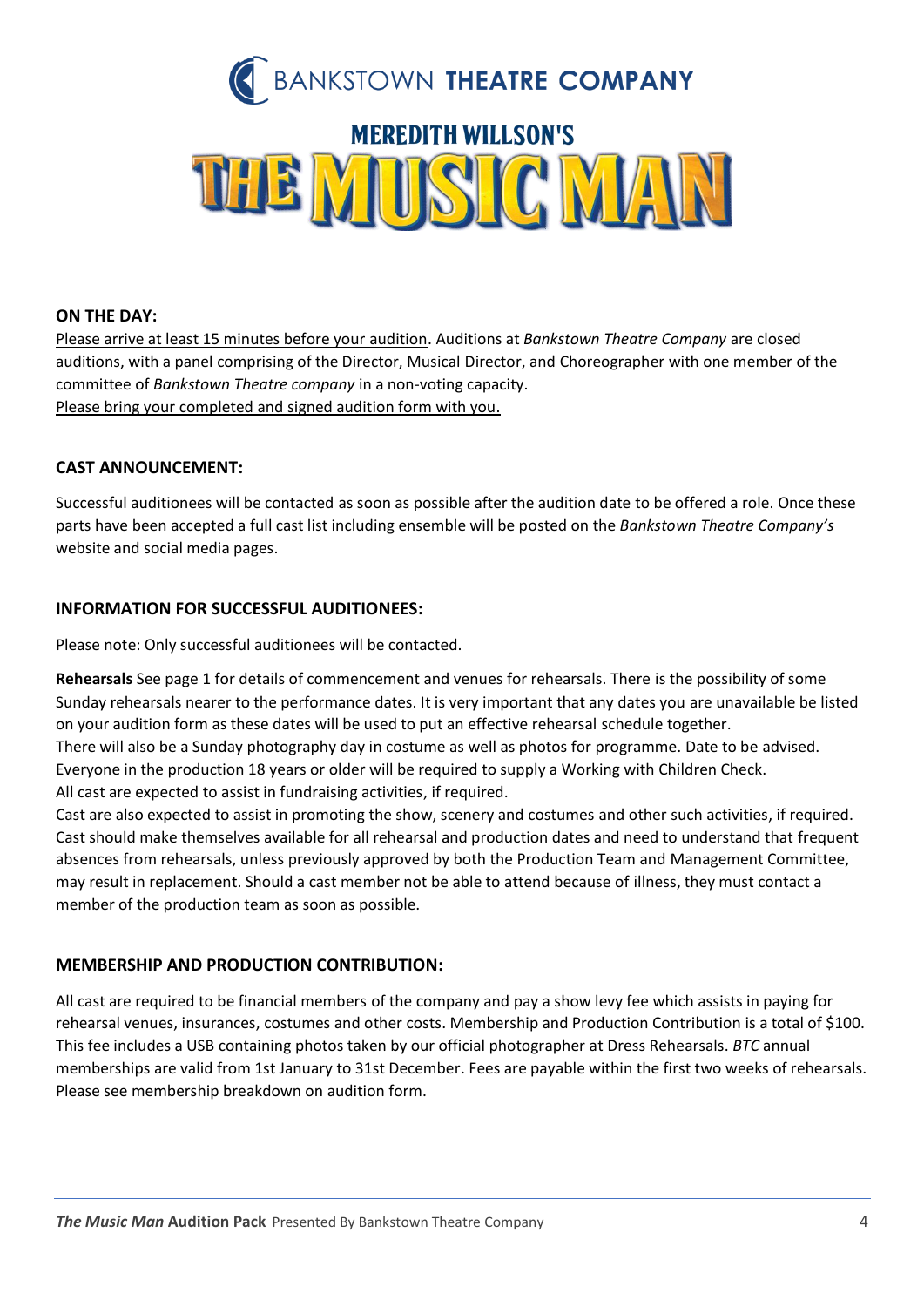

# **CHARACTER DESCRIPTIONS**

**MALE ROLES**

## **PROF. HAROLD HILL** presenting age 25-40

BASS-BARITONE - SOME DANCE MOVEMENT REQUIRED

A dynamic, smooth talking con man and traveling salesman with plenty of charm. Professor Hill comes to River City, Iowa, and creates a hysteria about the "trouble" of the new pool table in town in order to sell band instruments and uniforms. He promises to form a wholesome boy's band, though he can't read a note of music. His main ambition, besides fleecing the good citizens of their cash, becomes trying to win over the local librarian, with whom he eventually falls in love.

## **MARCELLUS WASHBORN** presenting age 25-40

TENOR: G TO HIGH A - SOME DANCE MOVEMENT REQUIRED

A former con man and friend to Harold Hill. Marcellus works in the town and is dating Ethel Toffelmeir. Comical character. He helps Harold in learning about the town, setting up the con and in trying to help him get out of town before they figure it out.

## **MAYOR SHINN** presenting age 40-50

CHORUS SINGING ONLY

The Mayor of River City. Somewhat blustery, pompous, not terribly intelligent. Gets a lot of things wrong. Listens to his wife. Protective of daughter Zaneeta, who he thinks is dating the 'bad' boy in town. Stereotype small town politician.

## **WINTHROP PAROO** presenting age 7—10

## ALTO

Marian's lisping little brother. Cute as a button. Has not talked since the death of his father. Learns to trust again because of Harold. Chatterbox by end of the show.

## **BARBERSHOP QUARTET (MEMBERS OF THE SCHOOL BOARD)**

**OLIN BRITT** presenting age 35-60 BASS

**OLIVER HIX** presenting age 35-60 BARITONE

**EWART DUNLOP** presenting age 35-60 BARITONE

**JACEY SQUIRES** presenting 35-60 TENOR

Members of the School Board who do not get along with each other. However, once Harold gets them to sing together, they are inseparable and not only sing in harmony but behave in harmony. Good musical ability.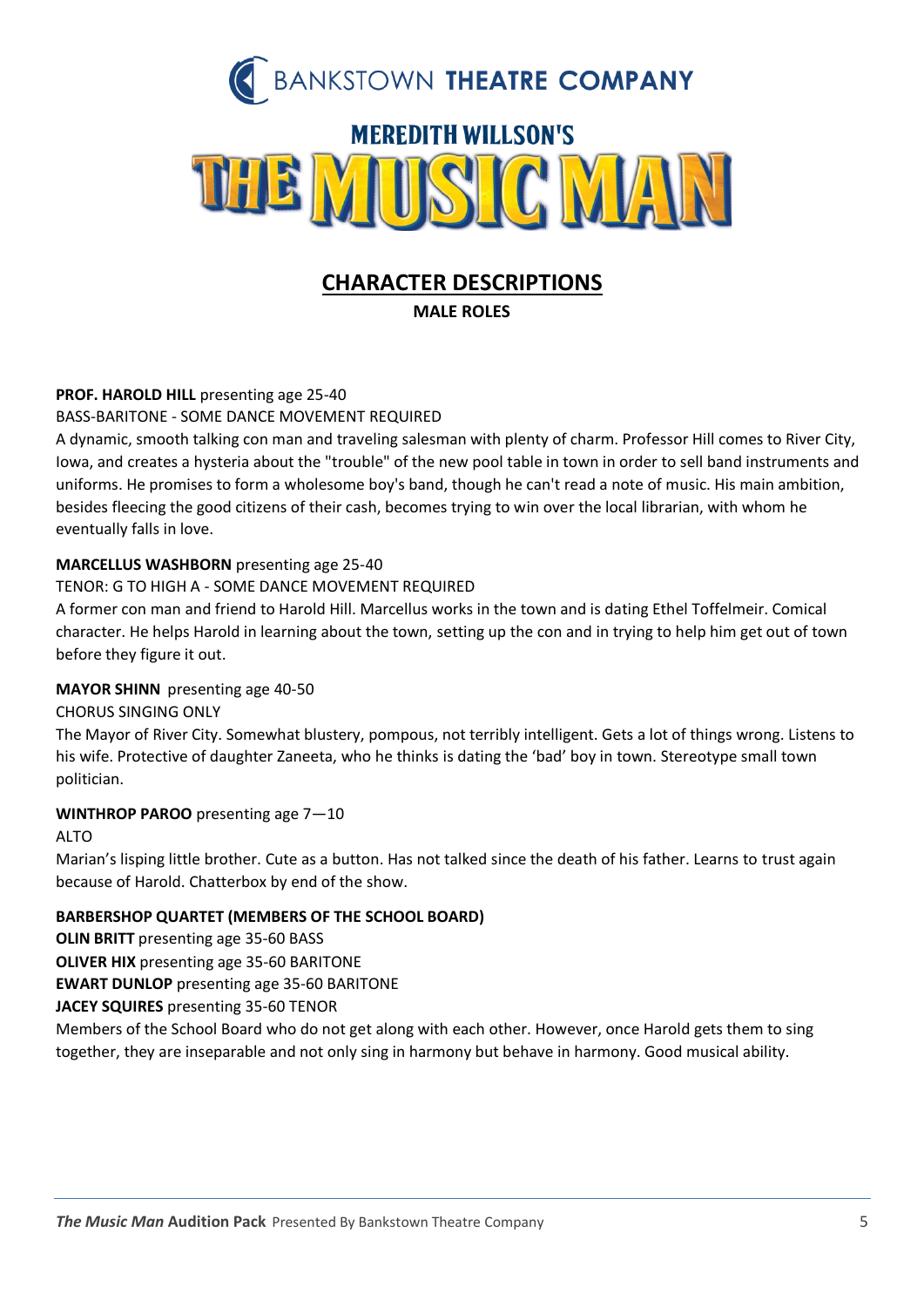

## **TOMMY DJILAS** presenting age 16-19

DANCER OR MOVES WELL

A teenager who has a crush on Zaneeta. Wants to do the right thing but is shunned because he comes from the 'other' side of town, so is considered as the 'bad' boy of the town. Harold befriends him, makes him assistant leader of the Boys' Band and gives Tommy self-confidence.

## **CHARLIE COWELL** presenting age 30-50

A travelling Anvil salesman, first seen on the train at the start of the show. He returns to town to warn them about Harold. Sleazy. (Appears as Townsperson in rest of the show).

## **CONSTABLE LOCKE**

River City's chief law enforcement officer. A quiet but wise man who sees through Harold yet doesn't seem to take Harold's antics too seriously. Sings the Chorus numbers.

## **TRAIN CONDUCTOR**

He is in the first scene with lines. (Appears as Townsperson for rest of the show).

## **TRAVELLING SALESMEN: 5 MEN**

Salesmen on train that warn each other about what they heard about Harold Hill. None of them have ever met him but all know about his reputation. They have a syncopated song at the beginning of the show -no singing but patterned to sound like a moving train. Good musical timing and rhythm appreciated. (Appearing as Townspeople for rest of the show).

## **RIVER CITY BOYS/TEENS**

Male Dancing/Singing Ensemble. Featured Dancers will come from this group for the musical numbers SEVENTY SIX TROMBONES, MARIAN THE LIBRARIAN, and SHIPOOPI, as well as appearing in all musical numbers that include the townspeople.

## **RIVER CITY TOWNSPERSONS** presenting all ages

Small town folks who are proud of their town. They are involved in most of ensemble numbers.

## **BOYS FOR BOY'S BAND** presenting ages 10-15

Will also appear in appropriate ensemble numbers.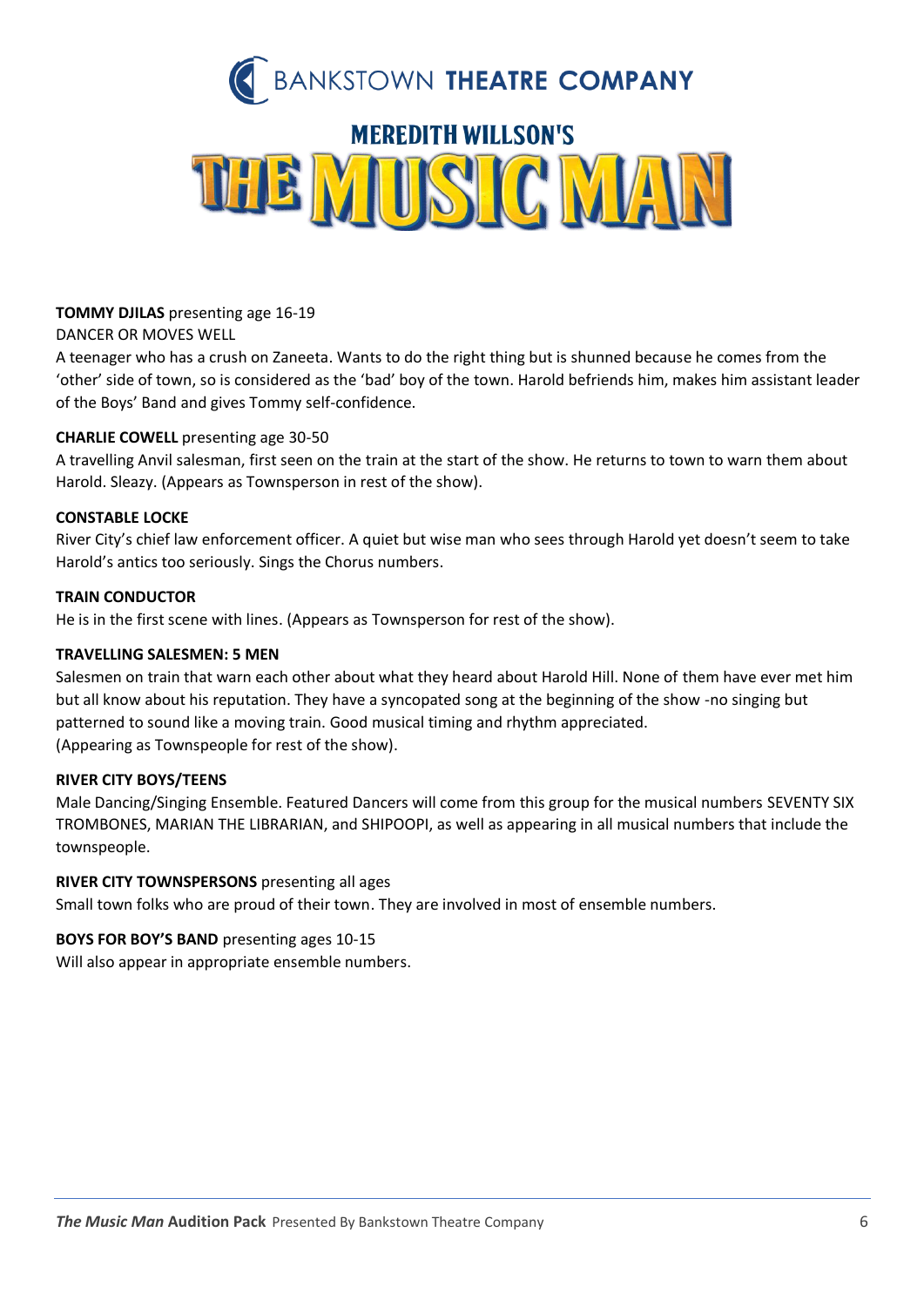

# **CHARACTER DESCRIPTIONS**

**FEMALE ROLES**

## **MARIAN PAROO** presenting age 25-35

SOPRANO LOW G TO HIGH A – SOME DANCE MOVEMENT REQUIRED

A sometimes stuffy librarian and piano teacher, Marian sees through Harold Hill's charade and sets out to expose him as a fraud, but eventually falls in love with him.

## **MRS PAROO** presenting age 40-55

## **MEZZO**

Widowed, Irish mother to Marian and Winthrop. Sweet homemaker who wants the best for everyone. Gives Marian a lot of advice about finding a man, Dotes on Winthrop. Falls for Harold's con. Irish accent.

## **EULALIE MACKECKNIE SHINN** presenting age 35-50

## ALTO

Mayor Shinn's wife. A definite society lady. Knows everyone in town. Somewhat snooty. Member of every auxiliary organisation in town. Keeps husband in line.

## **ZANEETA SHINN**: presenting age 14 –18

DANCER OR MOVES WELL Mayor Shinn & Eulalie's silly teenage daughter. Has a crush on the 'bad' boy in town. Very cute and feminine.

## **AMARYLLIS** presenting age 8-10

ALTO C to E Sweet young piano student of Marian's. Likes Winthrop.

## **ETHEL TOFFELMEIR** presenting age 25-40

ALTO Plays the player piano. Is jolly and friendly. She is dating Marcellus. Gossips with the other ladies in the town.

## **PICK-A-LITTLE LADIES**

**ALMA HIX** presenting age 35-60 ALTO Wife of Oliver Hix, a gossipy friend of Eulalie **MAUD DUNLOP** presenting age 35-60 ALTO Wife of Ewart Dunlop, a gossipy friend of Eulalie **MRS SQUIRES** presenting age 35-60 ALTO Wife of Jacey Squires, a gossipy friend of Eulalie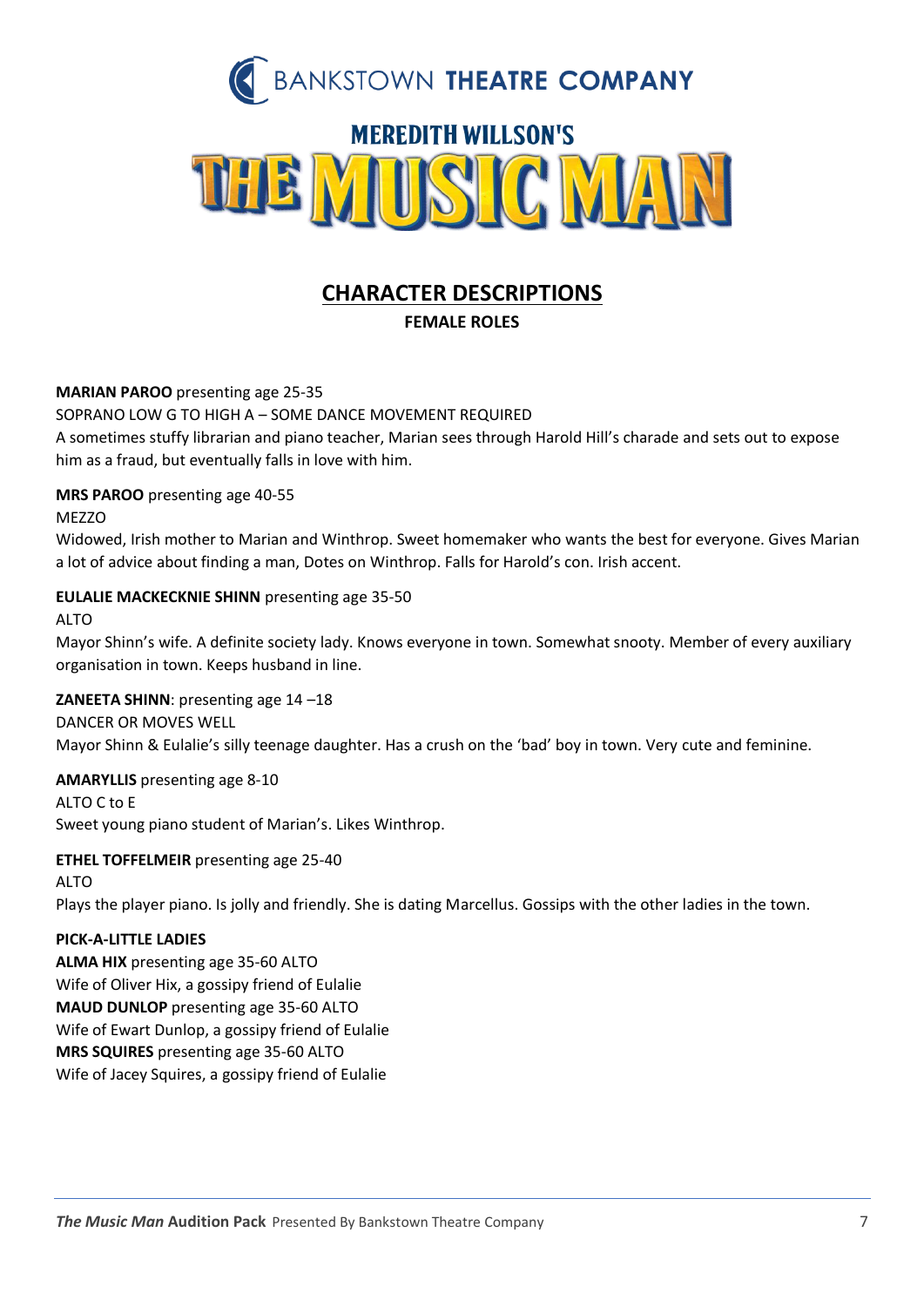

**GRACIE SHINN** presenting age 10-13 Mayor Shinn & Eulalie's youngest daughter.

## **RIVER CITY GIRLS/TEENS**

Female Dancing/Singing Ensemble. Featured Dancers will come from this group for the musical numbers SEVENTY SIX TROMBONES, MARIAN THE LIBRARIAN, and SHIPOOPI, as well as appearing in all musical numbers that include the townspeople.

## **RIVER CITY TOWNSPERSONS** presenting all ages

Small town folks who are proud of their town. They are involved in most ensemble numbers.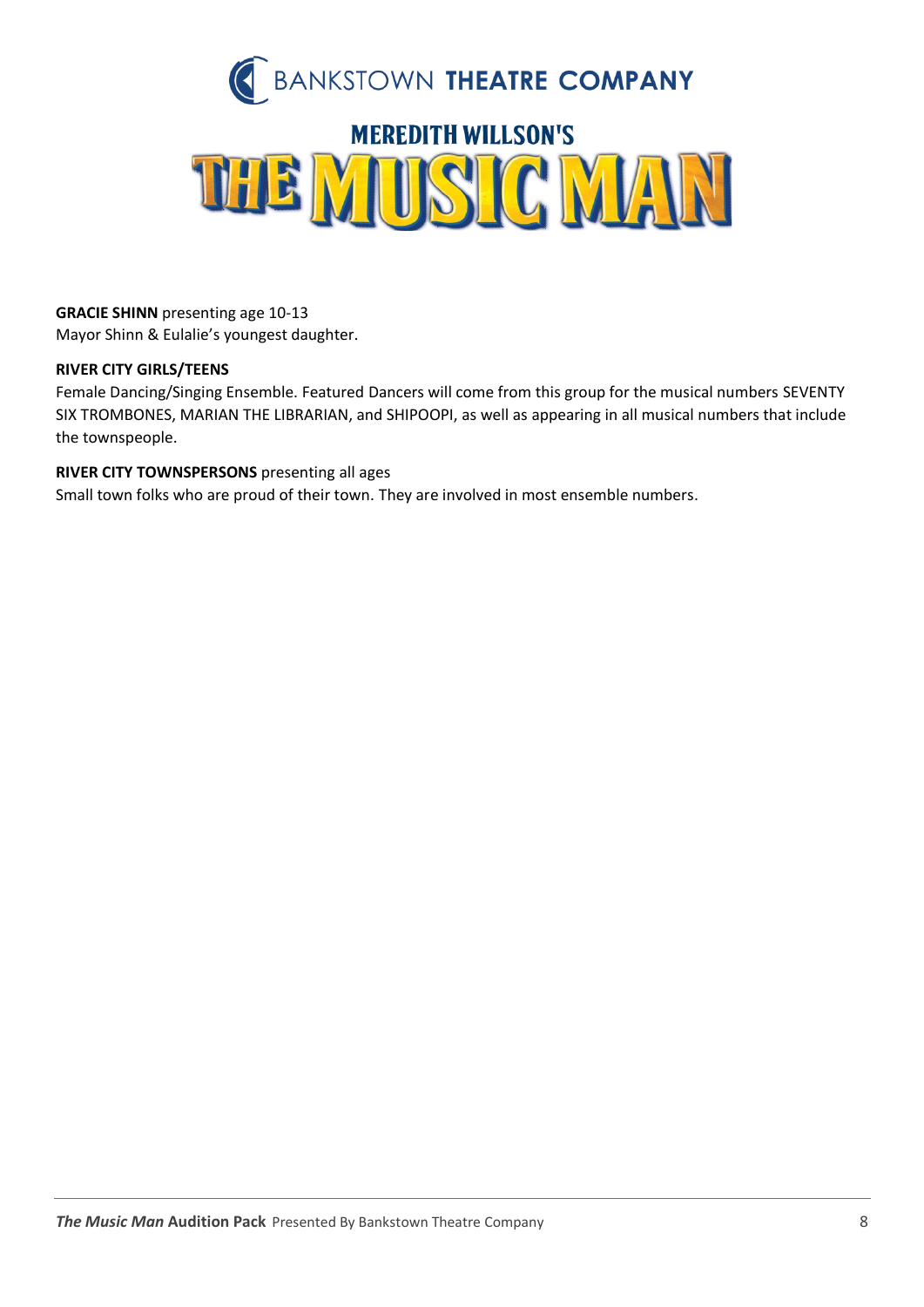

# **MEREDITH WILLSON'S**



Please complete this form and bring with you to your audition

|                                                              | *if successful in your audition, you will need to provide BTC with your up to date Working With Children Check ID                                                                             |
|--------------------------------------------------------------|-----------------------------------------------------------------------------------------------------------------------------------------------------------------------------------------------|
|                                                              |                                                                                                                                                                                               |
|                                                              | Will you accept another role: Yes / No Will you accept ensemble? Yes / No                                                                                                                     |
|                                                              | Do you have ANY OTHER COMMITMENTS during the rehearsal period? Yes / No<br>(eg. other theatrical productions, family commitments, work, study, dance/singing/acting lessons, sport, holidays) |
| If yes, please provide details, dates and times of absences: |                                                                                                                                                                                               |
|                                                              |                                                                                                                                                                                               |
|                                                              |                                                                                                                                                                                               |

\_\_\_\_\_\_\_\_\_\_\_\_\_\_\_\_\_\_\_\_\_\_\_\_\_\_\_\_\_\_\_\_\_\_\_\_\_\_\_\_\_\_\_\_\_\_\_\_\_\_\_\_\_\_\_\_\_\_\_\_\_\_\_\_\_\_\_\_\_\_\_\_\_\_\_\_\_\_\_\_\_\_\_\_\_\_\_ \_\_\_\_\_\_\_\_\_\_\_\_\_\_\_\_\_\_\_\_\_\_\_\_\_\_\_\_\_\_\_\_\_\_\_\_\_\_\_\_\_\_\_\_\_\_\_\_\_\_\_\_\_\_\_\_\_\_\_\_\_\_\_\_\_\_\_\_\_\_\_\_\_\_\_\_\_\_\_\_\_\_\_\_\_\_\_ \_\_\_\_\_\_\_\_\_\_\_\_\_\_\_\_\_\_\_\_\_\_\_\_\_\_\_\_\_\_\_\_\_\_\_\_\_\_\_\_\_\_\_\_\_\_\_\_\_\_\_\_\_\_\_\_\_\_\_\_\_\_\_\_\_\_\_\_\_\_\_\_\_\_\_\_\_\_\_\_\_\_\_\_\_\_\_

## Previous Experience: (please complete or attach details)

| <b>YEAR</b> | <b>SHOW</b> | <b>ROLE</b> | <b>COMPANY</b> |
|-------------|-------------|-------------|----------------|
|             |             |             |                |
|             |             |             |                |
|             |             |             |                |
|             |             |             |                |
|             |             |             |                |
|             |             |             |                |
|             |             |             |                |
|             |             |             |                |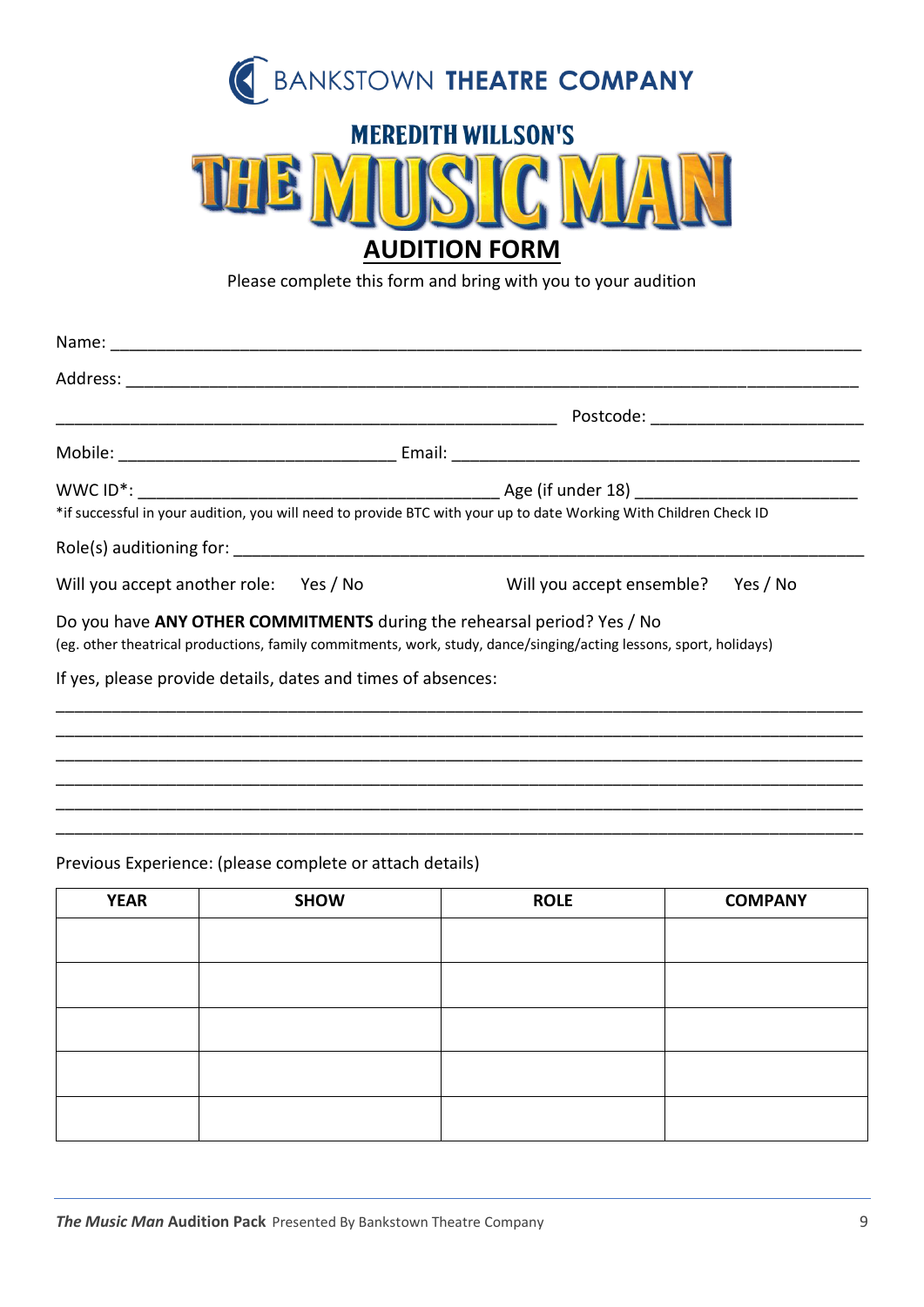

## **MEREDITH WILLSON'S**



**BANKSTOWN THEATRE COMPANY CODE OF ETHICS**

*The Bankstown Theatre Company* Code of Ethics is an important aspect of participating in a *BTC* production. It is an agreement that you participate in an *BTC* show according to agreed standards of behaviour.

I will give my best at all times - offering energy and enthusiasm at rehearsals, bump in/out, working bees, promotional events and throughout performances.

I will be fully committed to each *BTC* production I am involved in, by being on time and attending ALL rehearsals and performances - unless experiencing serious illness, or if I have permission for absence either prior to auditions or with advance notice to the Production Team so my absence does not unfairly disrupt the rehearsal schedule.

I will communicate effectively and support my fellow cast members, crew, production team and committee members - keeping my interactions/comments towards others positive and constructive.

I will accept and follow all instructions and advice given to me by the production team and will express concerns/issues as soon as they arise to these individuals only, in a respectful and appropriate manner.

I will participate in all required rehearsals, while demonstrating flexibility, patience and understanding on necessary schedule changes.

I will be prepared as a cast member - learning all lines and music efficiently, being prompt on cues, as well as bringing all items required eg. script, props, costumes etc

I will never direct or speak disrespectfully to another actor. If you should have some problem with another performer, you should discuss the problem with the Production Team.

I will demonstrate care to the environment which surrounds me - the rehearsal space, theatre, dressing rooms, scenery, props, costumes, scripts and scores.

I will represent and promote *BTC* in a positive way at all times, both inside and outside of rehearsals and performances - in the way I speak, act and throughout all interactions on social media.

I will support the decisions of the Production Team and/or the committee and be supportive of the choices made in the best interests of *BTC*.

All cast members must conduct themselves respectfully whilst participating in a show.

## **BANKSTOWN THEATRE COMPANY COVID PLAN**

*Bankstown Theatre Company* respects and enforces any health orders from the NSW government and from both the *Bankstown Arts Centre* and *The Bryan Brown Theatre.*

Any cast member or production crew who is feeling unwell must get tested for COVID 19 and must isolate if advised.

If a cast member or production crew test positive for COVID 19 they must isolate for 7 days (as instructed by the NSW government) and contact the production team or a *BTC* committee member as soon as possible. If a cast or production crew is found to be positive all other cast members and production crew must monitor for symptoms. If they have symptoms or are feeling unwell, they must get tested. The COVID policies for *Bankstown Theatre Company* will change to keep up with the NSW health orders and all cast and crew will be notified of these changes.